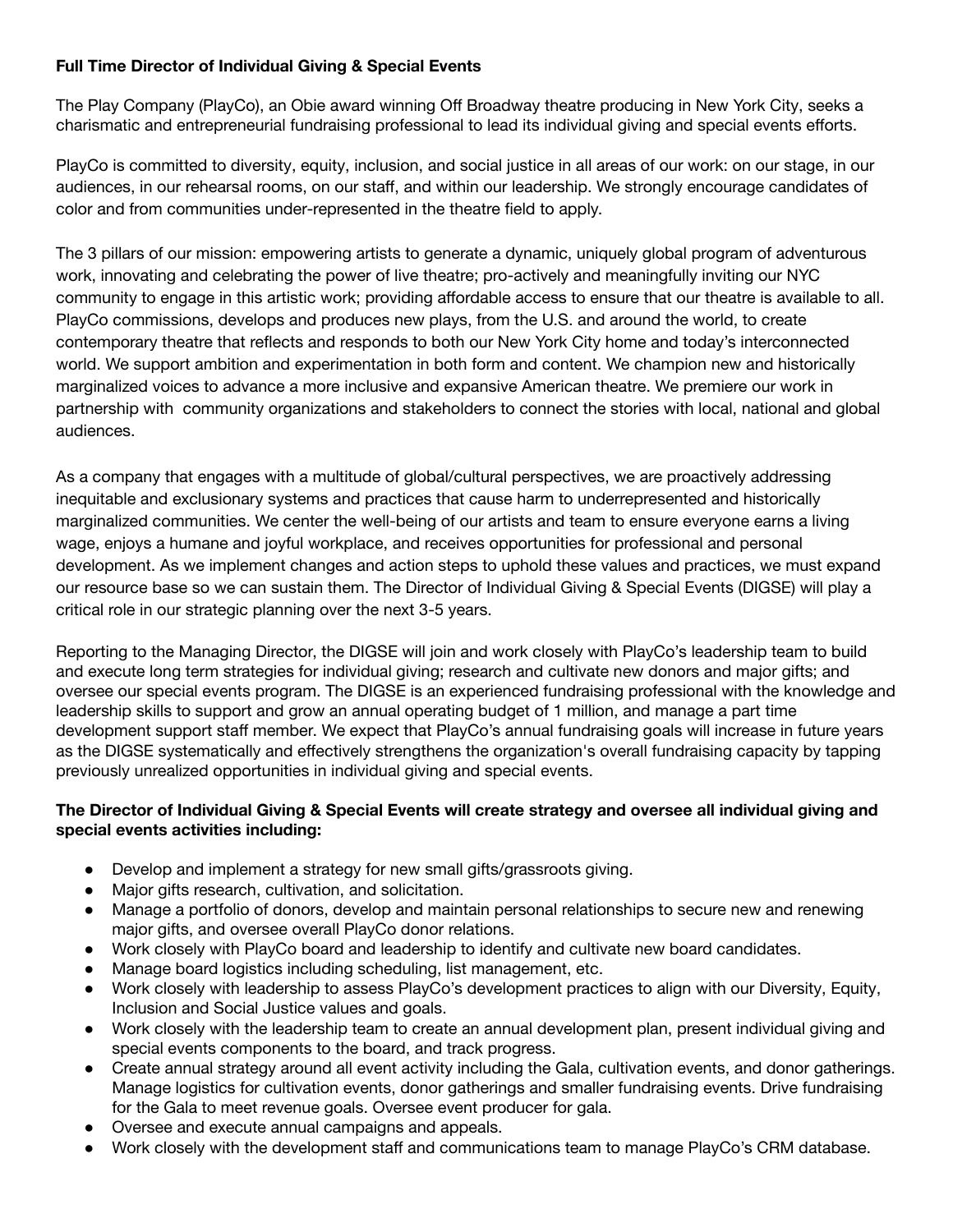- Participate in strategic planning with PlayCo leadership and board.
- Create and oversee Individual Giving revenue and expense budgets.
- Facilitate individual giving and special events segments of weekly development meetings with leadership and development staff.
- Co-manage a development support staff member who will have additional institutional development responsibilities.
- General administrative duties as needed (answering phones, checking mail, etc).

## **Who Should Apply**

Applicants with

- Demonstrated success in:
	- o Achieving unearned revenue goals for other non profit organizations.
	- o Personally soliciting and closing gifts of \$10,000 or more.
	- o Developing a strong rapport with individual donors.
	- o Planning and successfully executing special events with 100-150 guests or more
	- o Working with boards and executive leadership.
- Demonstrated cultural competency through the lens of anti-racism, equity, and inclusion.
- Knowledge of and contacts within the NYC theatre and philanthropic circles.
- Ability to successfully manage support staff members.
- Proficiency in microsoft office and/or the google suite.
- Strong attention to detail and an ability to multitask.
- Excellent written and verbal communication skills.
- Collaborative working style
- Sense of humor

## **Compensation, Benefits & Employment**

The Director of Individual Giving & Special Events is a full time, exempt employee with a salary of \$70,000 and the following benefits:

- Employer contribution of 90% (to a maximum of \$900/month) for health insurance premiums.
- Employer contribution of 100% for dental premiums.
- Additional employer contributions available for spousal and family plans.
- Unlimited vacation beginning 6 months after 1st day of employment.

#### **COVID-19 Safety Information**

PlayCo prioritizes the health, safety, and well being of all team members. At minimum, we comply with all local, state, and federal mandates/laws, CDC guidelines and recommendations, and we may elect/implement additional safety measures as needed. All practices, policies, and procedures will be monitored and adjusted accordingly when appropriate.

PlayCo requires a fully vaccinated workplace. However, we will consider religious and medical exemptions in accordance with local, state, and federal law, and subject to verification. Exempted employees will be subject to enhanced safety protocols including without limitation more frequent testing and wearing PPE at all times. All team members will be tested for COVID on a regular basis or as directed, wear PPE properly when appropriate, and maintain responsible social behaviors for the duration of employment. Examples of responsible social behaviors include, without limitation, avoiding crowded unvaccinated events when possible, wearing masks indoors or in crowded environments, communicating potential or confirmed exposures to team members, and staying home when experiencing any symptom(s) associated with COVID or other contagious illness.

Whereas some aspects of this position can be done remotely, a regular presence in the PlayCo offices is required. All applicants should have residency in the NYC metro area or be willing to relocate upon acceptance of an offer.